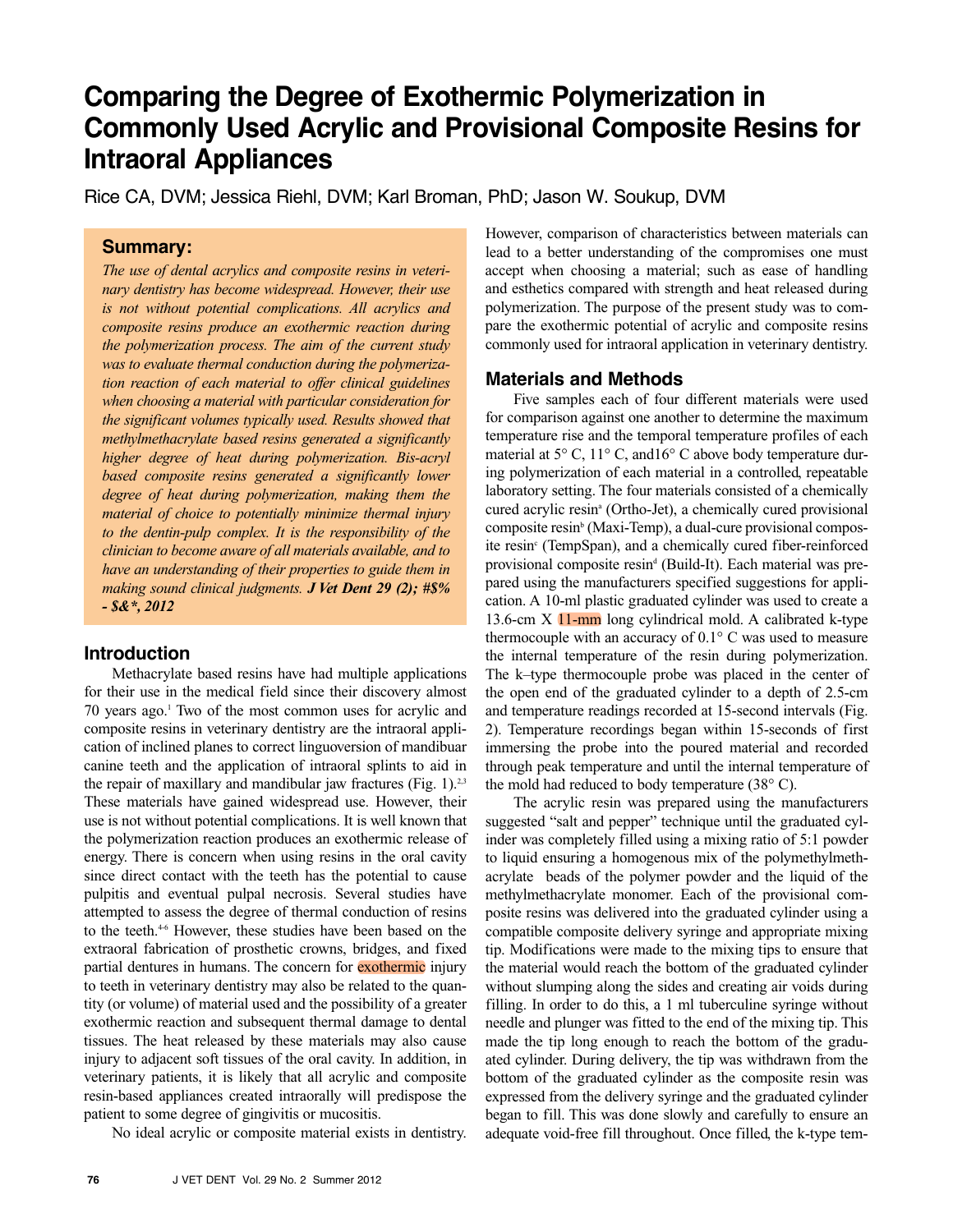perature probe was inserted into the open end of the graduated cylinder as described previously. Temperature readings were taken in 15-second intervals. Five molds were made for each material with temperature readings taken from each material tested.

 Four separate parameters for each material were analyzed. The outcomes of maximum temperature, as well as the time each material spent at 5° C, 11° C, and 16° C above body temperature were evaluated. For each outcome a one-way analysis of variance (ANOVA) was performed between materials to test for differences in the mean maximum temperature as well as in the average time each material spent at  $5^{\circ}$  C,  $11^{\circ}$  C, and  $16^{\circ}$  C above body temperature. Following a significant F-test, means were compared pair-wise using the Tukey Honest Significant Difference adjustment. Statistical significance was set at P < 0.05.

### **Results**

 The maximum temperature as well as the time to complete the exothermic effect of the polymerization reaction for all samples of each material tested were recorded (Fig. 3). There were significant differences among the four materials tested for all four outcomes (maximum temperature reached and amount of time each material spent at or over 5° C, 11° C, 16° C above body temperature) with P-values  $\leq 0.001$  for all cases. The Maxi-Temp showed the lowest values for all four outcomes, thus making it the material of choice when risk of thermal injury to the pulp is of concern. Ortho-Jet showed a significantly higher maximum temperature than the other three materials, but for time spent at 5° C, 11° C, or 16° C above body temperature, the Ortho-Jet, TempSpan, and Build-It materials were not significantly different. TempSpan reached maximum temperature most quickly, Ortho-Jet acrylic demonstrated the highest maximum temperature, and Maxi-Temp demonstrated the lowest maximum temperature (Fig. 4). The methylmethacrylate based resin (Ortho-Jet) produced higher maximum temperature rises than either the bis-acryl based (Maxi-Temp) or bis-GMA based (TempSpan and Build-It) materials. The bis-acryl based composite resin produced a significantly lower maximum temperature rise than the bis-GMA based composite resins. There was no significant difference in the maximum temperature rise of the two bis-GMA based composite resins.

### **Discussion**

 Provisional dental materials fall into two basic categories based on their chemical composition: methacrylates, more commonly known as acrylics or acrylic resins, and provisional composite resins.7 Methacrylates can be divided further into methylmethacrylates, ethylmethacrylates, and vinylmethacrylates.7,8 Acrylic resins, like the Ortho-Jet acrylic used in this study, are typically composed of a powder-liquid formulation; the powder, composed of small grains of polymer, and the liquid monomer, consisting of a methacrylate alone or in conjunction with other methacrylate-type monomers. An amine activator or accelerator is usually added to the monomeric component of the material to aid the polymerization reaction along with an inhibitor, which is added to prevent polymerization during storage and to prolong the shelf life of

# **Figure 1**

Photograph showing the typical appearance of an intraoral splint made from a provisional composite resin fabricated intraorally in a dog.



# **Figure 2**

Photograph showing a K-type thermocouple and probe inserted 2.5-cm into the open end of a 10-ml plastic graduated cylinder filled with a provisional composite resin.

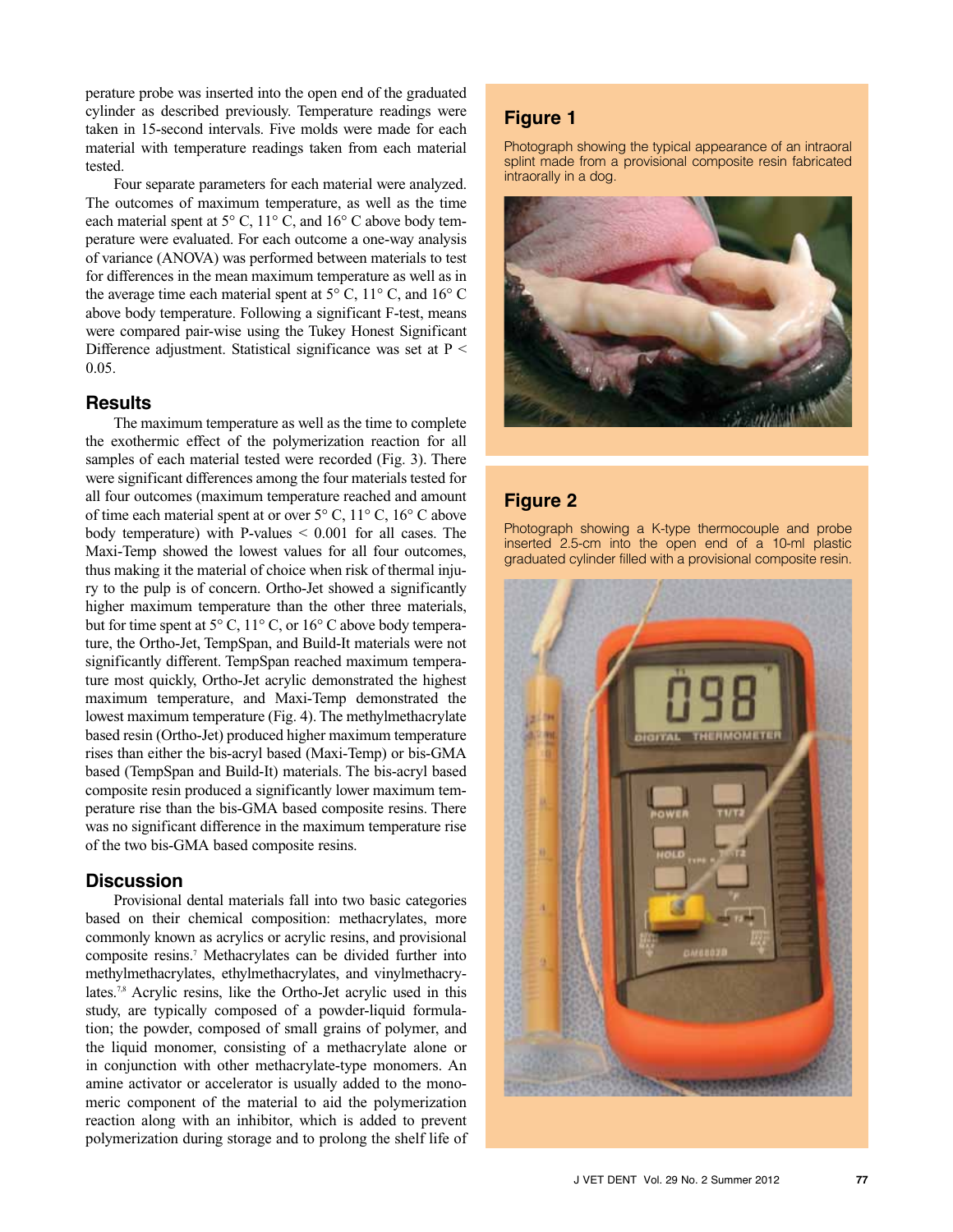# **Figure 3**

Graph showing temperature rise and time of exothermic effect of the polymerization reaction of all samples of four different materials tested. Note the sudden spike in temperature of one sample of TempSpan at 4:15 to 4:45. This was considered artifactual



the material.<sup>9</sup> In the current study, methylmethacrylate based resins produced significantly higher maximum temperatures than any other bis-acryl or bis-GMA based resin tested. Aside from the disadvantage of being the most exothermic material tested, another limitation to the use of these materials includes the need for preparation in a well ventilated room or under a ventilation hood in a laboratory setting due to the significant toxic fumes released during mixing.

 Provisional composite resins like Maxi-Temp, TempSpan and Build-It are similar in composition to dental composite restoratives. The monomeric components of dental composites are called dimethacrylates.<sup>7,9</sup> The most common dimethacrylates used in provisional composites are bis-acryl, bis-GMA, or urethane methacrylate.<sup>7,9</sup> The self, or chemical curing systems are typically packaged in two separate cylinders within a plastic cartridge that is compatible with its own delivery syringe and mixing tip. An initiator, typically benzoyl peroxide, along with the composite resin is added to one cylinder in the cartridge and an activator mixed with composite resin is added to the other.<sup>8</sup> When mixed, the tertiary amine in the activator causes the initiator to become reactive, or "initiate" reactivity of the monomeric component, which reacts with other monomers in the material to begin polymerization.<sup>8</sup> Some advantages encountered during the preparation of each mold in this study included ease of handling, no release of toxic volatile gases, and consistent homogeneity of the resultant product when it is expressed from the mixing tip. This is evident where the groupings among individual samples tested were much tighter for the composite resins than the methacrylate based resin (Fig. 3).

 The first step of the polymerization reaction commonly observed in dental materials involves activation of the initiator. Activation can be accomplished by three different energy sources: heat, chemical, and light.<sup>9,10</sup> Chemical activation is common in most modern provisional self-cure acrylics and composites, although some may be light or duel-cured.9,10 Heat activated materials are typically limited to use in the laboratory setting. After the initiator reacts with the carbon-carbon double bond of the monomer, a carbon-carbon single bond is formed along with an unpaired electron, known as a free radical. The resultant free radical is highly reactive and able to react with another carbon-carbon double bond of the monomer. This causes yet another split of the carbon-carbon double bond, transferring the free radical to it from the previous monomer, which is then allowed to react with another monomer. The splitting of the carbon-carbon double bond during initiation results in the release of heat. The resultant heat then accelerates the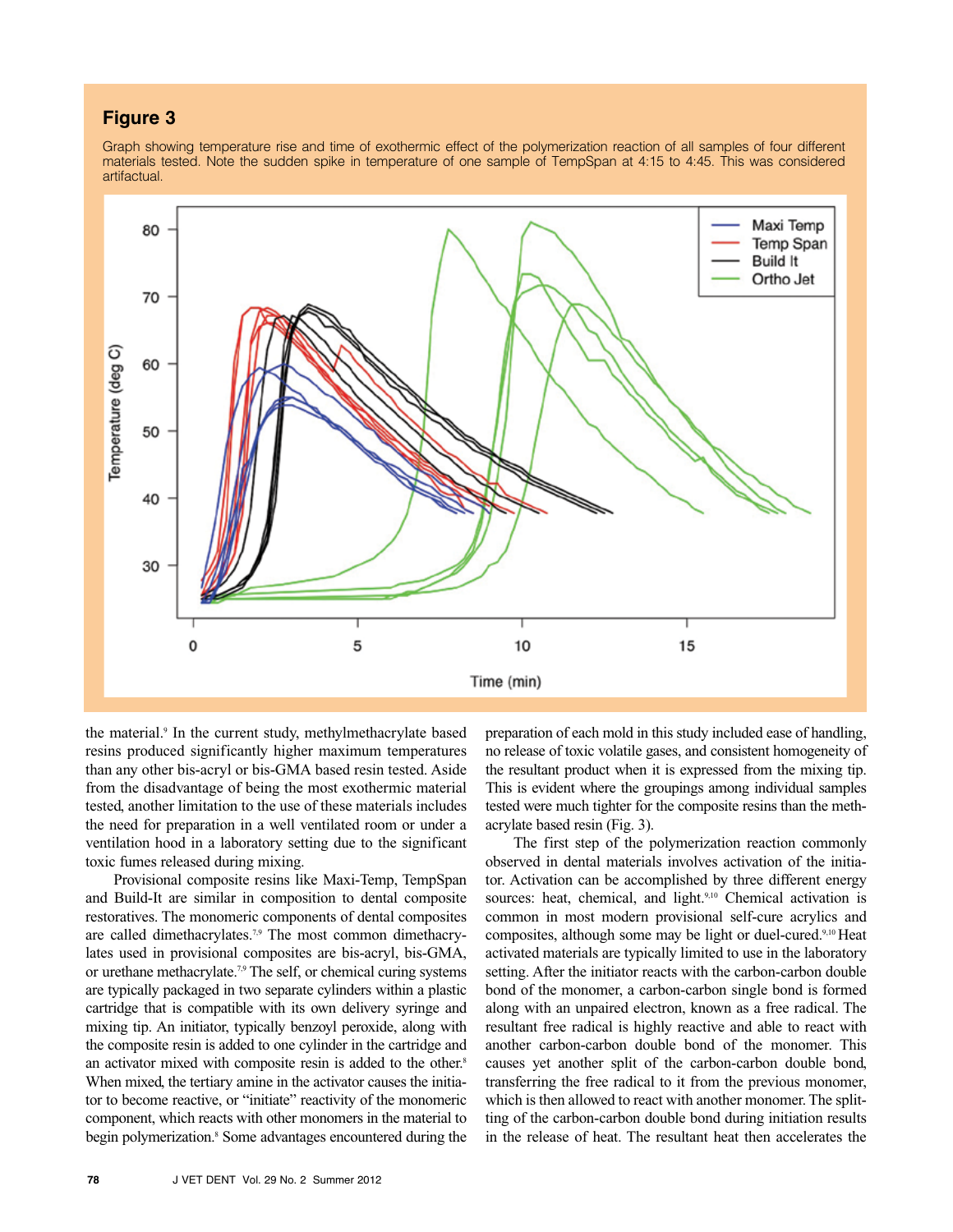## **Figure 4**

Plots of all samples of each material tested including maximum temperature (A) and time each sample spent at or over 5° C  $(B)$ , 11 $^{\circ}$  C (C), and 16 $^{\circ}$  C (D) above body temperature.



polymerization of the monomer thus giving off more heat.<sup>9,10</sup>

 Previous studies have demonstrated that 15 % of healthy pulps failed to recover from intrapulpal temperature rises of 5.55° C above body temperature.4,11 Further, 60 % of pulps failed to recover from a temperature rise of 11.1° C above body temperature and 100 % of pulps were incapable of recovering from intrapulpal temperature rises of 16.65° C above body temperature, leading to eventual irreversible pulpitis and pulpal necrosis. In this latter study, a soldering iron in contact with the enamel was used to induce intrapulpal temperature rises and a very small thermistor encased in a 22-gauge needle, introduced into the pulp chamber through a small hole in the crown, was used to measure temperature changes. Other studies reported similar findings.<sup>12,13</sup> Interestingly, no differences were observed between Ortho-Jet acrylic, TempSpan and Build-It with regards to the amount of time each material spent at either  $5^{\circ}$  C,  $11^{\circ}$ C, or 16° C above body temperature despite differences in the monomers of these materials and method of preparation. Maxi-Temp had the lowest values for all four parameters tested.

Non-diseased human teeth have been shown to be able to

withstand temperatures between -7° C and 75° C without damage to pulpal tissue.<sup>14</sup> In this study of non-diseased human teeth, a differential calorimeter was inserted into the pulp, which was capable of measuring temperature changes during polymerization in real time. It has also been reported that pulps exposed to temperatures greater than 5° C above body temperature for 1 minute caused odontoblastic death.15 In addition, previous studies have reported heat-induced osteonecrosis in a rabbit model after exposing bone to temperatures of 50-55° C for 30-seconds to 3-minutes.16,17 Reports like these indicate that not only is maximum temperature reached a factor in predisposing to cell injury and death but the duration at which these temperatures persist also seem contributory. For this reason, the temporal temperature profiles of all four materials within the present study were tested at similar parameters (Fig. 4).

 It had also been reported that an intrapulpal rise in temperature of 2.3° C caused minimal pulpal changes but at 5.6° C above body temperature, a remarkable pulpal response was observed.11 Within approximately 2-months, 85 % of teeth can recover from the inflammatory reaction caused by the 5.6° C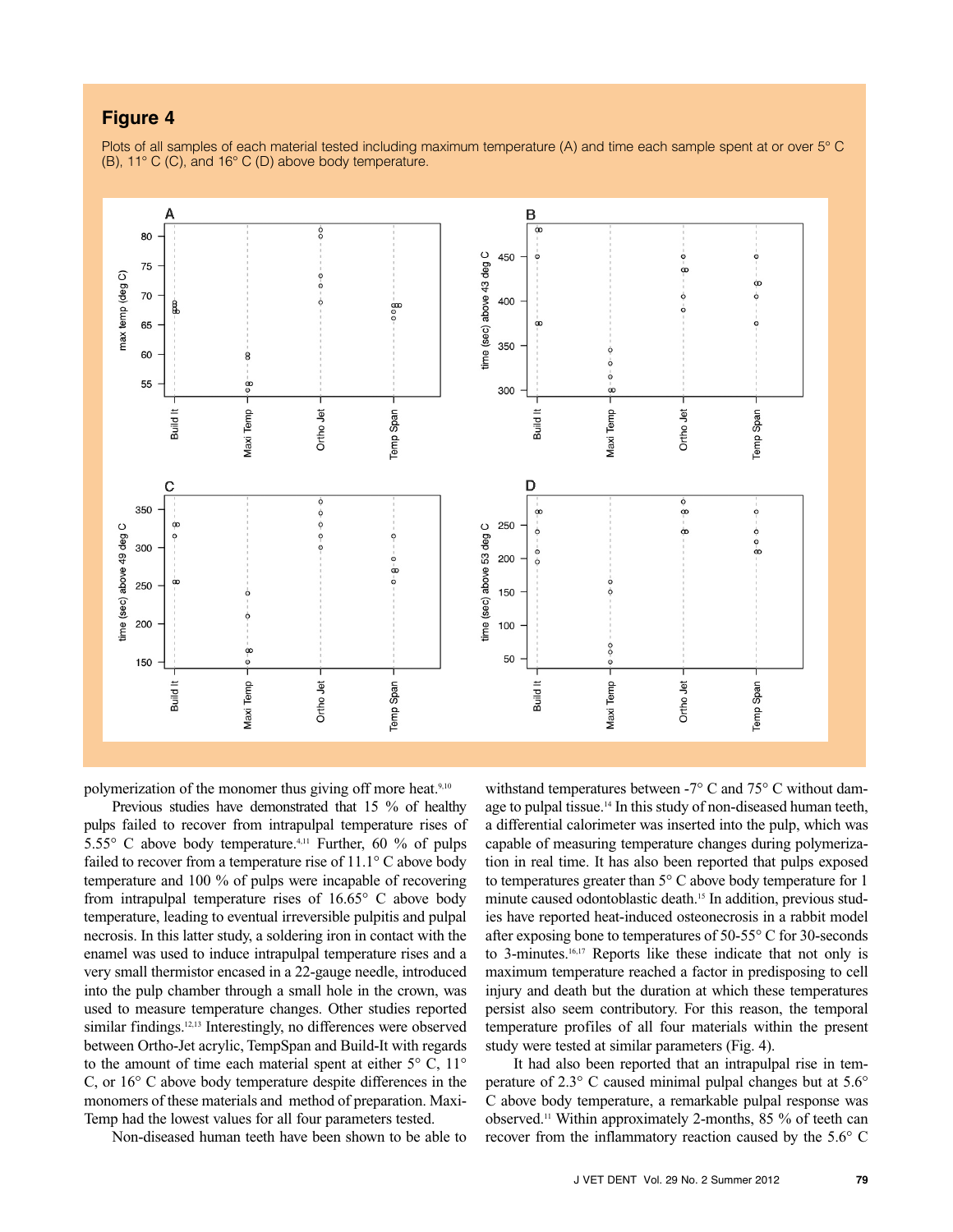above body temperature increase.4 It has been concluded in people that the maximum tolerable temperature for drinking liquids is between  $50-55^{\circ}$  C.<sup>18</sup> Teeth exposed to temperatures of liquids in that range produced a rise in temperature at the tooth's surface to 47° C.18 Also, *in-vitro* tests showed tooth surfaces exposed to temperatures of 50° C for 5-seconds produced intrapulpal temperature rises of 0.9° C above body temperature, well within the dental pulp's ability to recover from such insults.18 In this latter study, intrapulpal temperature rise was measured *in-vitro* using an extracted human premolar tooth. The apex of a root of the tooth was resected and a thermistor bead was placed retrograde into the pulp chamber.

 The thermal conductivity of human dentin has been determined in previous studies.<sup>19,20</sup> With this information, it is theoretically possible to determine intrapulpal temperature increases based on subjecting a tooth's surface to a given temperature. One limitation of the current study is that it is not an *in vivo* study and an objective correlation between an exothermic release of energy during the polymerization reaction of a given material and an intrapulpal temperature increase could not be determined, however some correlation needs to be drawn. In addition, results can vary significantly depending on the age of the patient as dentinal thickness increases significantly within the first 4-years of life in the dog.

 Dispersal of heat from an exothermic reaction has been taken into account in some studies simulating intraoral wet conditions and pulpal blood flow.<sup>6</sup> Teeth have a unique response that leaves them vulnerable to thermal energy and unable to respond favorably.<sup>6</sup> An increase in intrapulpal temperature does not increase pulpal blood flow. Rather, as a consequence of inflammation, swelling results in decreased blood flow.6 A method to potentially decrease the amount of heat conduction to dental tissues during polymerization would be to lavage the material with cool water from a three-way air-water syringe until heat release is no longer a factor. This may make the decision as to which material to choose less restrictive.

 Most studies performed previously evaluating the exothermic reactions of dental materials have used significantly smaller quantities of material than we considered here. By using different sized samples, it was determined that the maximum temperature reached was directly proportional to the volume of material.<sup>21</sup> Sample volumes for these studies were 750 mm<sup>3</sup>, 1500 mm<sup>3</sup>, and 3000 mm.3-21 These samples were of a flat, rectangular shape and the study acknowledged that surface area over which heat can dissipate is greater for a flat sheet of acrylic versus a more spherical shape. In veterinary dentistry, given the shape of the canine and feline dental anatomy, rarely is a flatshape of material formed. In the current study we attempted to use shapes (cylinder) and volumes consistent with that typically used in veterinary dental practice. Our mean sample volume was 51,718 mm<sup>3</sup>; 17-70 times greater than the volumes used previously.<sup>21</sup>

 All current literature supports the concept that an exothermic reaction occurs during the polymerization reaction of all acrylic and composite resins. Unfortunately, studies cannot be easily compared against one another due to differing methods and materials used. In one study, mean intrapulpal temperatures increased 37.76 - 39.4° C when simulating a provisional crown fabrication.4 Another study reported temperatures increasing between 33.3 $\degree$  C and 53.3 $\degree$  C.<sup>22</sup> However, the volumes of material used in this latter study were much greater than those described in the former and tests were not conducted in a wet environment of 36° C. In comparison, in the current study a sample volume of 51,718 mm3 was used to evaluate exothermic energy release during polymerization of four different acrylic and composite resins. The results of this study showed temperature increases between 55 - 81.1° C.These results are significantly higher than those reported in previous studies and consistent with the observation that maximum temperatures increased with greater material volume.

 One study showed a mean intrapulpal increase in temperature ranging from  $3.95 - 6.06^{\circ}$  C regardless of the material tested.<sup>6</sup> Of those materials, methacrylate based acrylic resins had the greatest intrapulpal increases in temperature and the bis-acryl compositebased resins had the lowest temperature increase.<sup>6</sup> These results are consistent with the results of the study reported here.

 The chemical composition of a material affects the temperature reached at peak polymerization, thus validating the need for comparison between materials.<sup>21</sup> In addition, curing method has been related to thermal reaction.<sup>22</sup> Chemically cured methylmethacrylates exhibit a temperature increase significantly higher than light-cured or chemically cured bis-acryl composite resins.<sup>4-6</sup> The results of our study reflect those of previously cited studies. In the study reported here, direct correlations between maximum temperature rise of the material, the time these materials spent at 5° C, 11° C, 16° C above body temperature, and intrapulpal temperature rise could not be made. However, it seems logical that materials that exert the highest degree of temperature rise for the longest time are more likely to cause pulpal injury. This further proves that a study of the applications of these materials for use in veterinary dentistry directly correlating exothermic energy release and intrapulpal temperature increase is necessary.

 The use of acrylic and provisional composite resins in veterinary dentistry has gained widespread use. However, their use is not without potential complications. During polymerization, all acrylic and provisional composite resins have the potential to cause irreversible pulpitis and pulpal necrosis. This study showed that methylmethacrylate based acrylic resins produce a significant higher and longer exothermic reaction than bis-acryl or bis-GMA based provisional composite resins in volumes consistent with their use in veterinary dentistry. Bis-acryl based provisional composite resins produced significantly lower and shorter exothermic reactions than any other material tested, making them the material of choice when thermal injury to the pulp is of concern. There are many materials on the market available to veterinarians. It is the responsibility of the clinician to become aware of all materials available to them, as well as have an understanding of their properties to guide them in making sound clinical judgments.

\_\_\_\_\_\_\_\_\_\_\_\_\_\_\_\_\_\_\_\_\_\_\_\_\_\_\_\_\_\_\_\_\_\_\_\_\_\_\_\_\_\_\_\_\_\_\_\_\_\_

a Ortho-Jet (Polymethylmethacrylate), Lang Dental Manufacturing, Wheeling, IL. Batch 1334-10AT

b Maxi-Temp (bis-acryl), Henry Schein Inc., Melville, NY. Batch 633516

c TempSpan (bis-GMA), Pentron Clinical Technologies, Wallingford, CT. Batch 203904

d Build-It (bis-GMA, fiber reinforced), Pentron Clinical Technologies, Wallingford, CT. Batch 204788